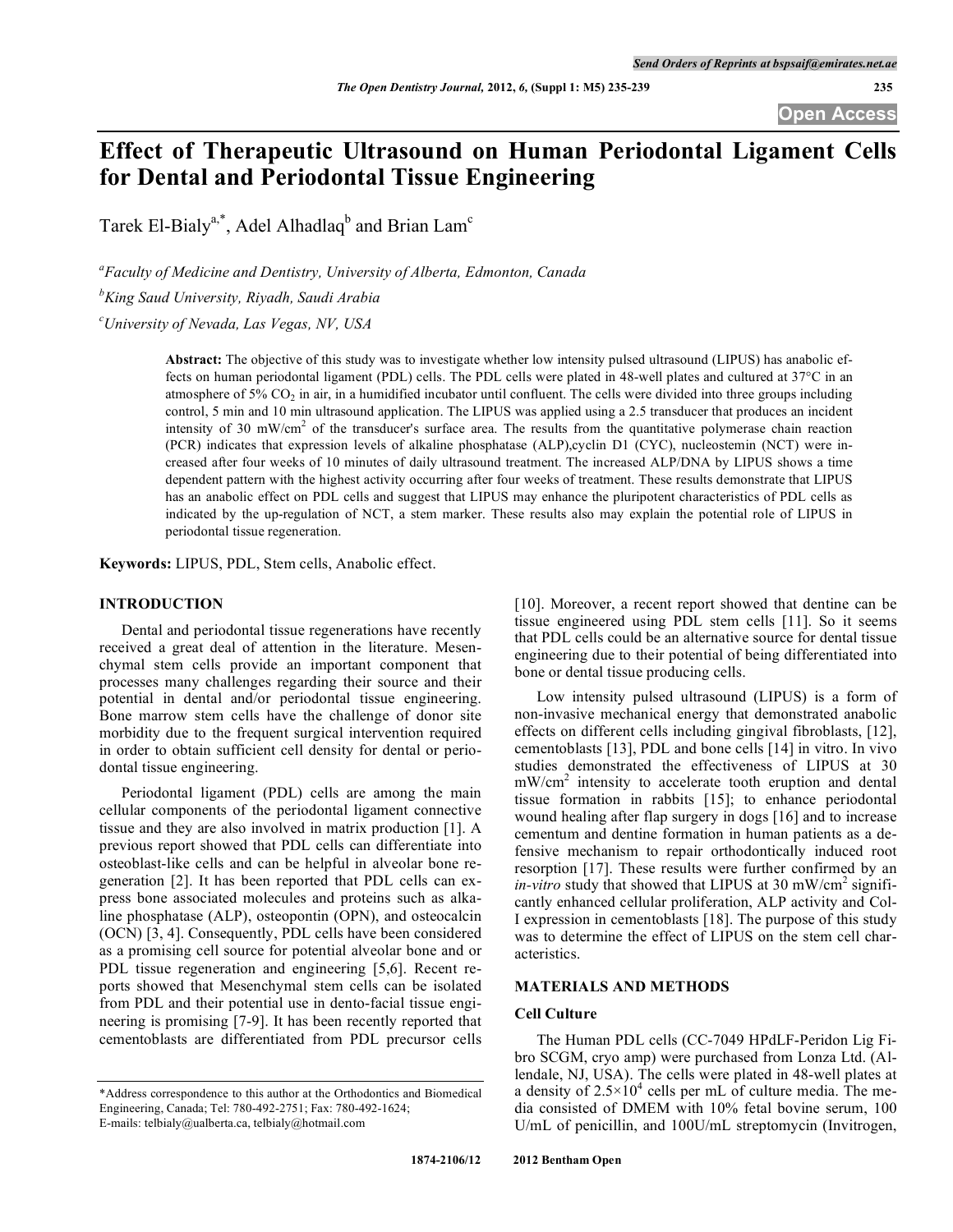Burlington, ON, Canada). The cells were then cultured at  $37^{\circ}$ C in an atmosphere of 5% CO<sup>2</sup> in air, in a humidified incubator. Once the cells were confluent they were subjected to (LIPUS) treatment in triplicate.

#### **Ultrasound Application**

The ultrasound device was provided by (SmileSonica, Inc., Edmonton, AB, Canada). The LIPUS was applied using a 2.5 transducer that produces an incident intensity of 30 mW/cm<sup>2</sup> of the transducer's surface area for each sample. During application, the transducer was placed at the bottom on each well and coupled with ultrasound gel. The experimental groups were divided into three groups. Group 1 (control group) and received a sham LIPUS transducer that was not active, group 2 received 5 minutes of daily ultrasound (LIPUS) application and group 3 received 10 minutes of daily LIPUS application. This treatment was performed for a four-week period. LIPUS power was calibrated every week and was checked before each application using a special ultrasound indicator.

#### **Analysis of ALP and DNA Quantification**

ALP activity, which is a membrane bound enzyme, reaches the maximum expression before the beginning of mineralization and is considered an early marker for mineral formation [19]. PDL cells were washed with HBSS and lysed using ALP buffer containing 0.5 M 2-amino-2 methylpropan-1-ol and 0.1% (v/v) Triton-X100 at pH 10.5. After two hours, 100 µL from each lysate was added in duplicates into 96-well plates and a 100 µL of 2 mg/mL ALP substrate p-NPP (p-nitrophenol) was added to the cell lysate. The absorbance of the colored product was then quantified at 405 nm at periodic intervals for up to 20 minutes. The ALP activity was presented as p-NPP formed for every minute (mmol/min/mL), and normalized by the total DNA content (µg DNA/mL) of each lysate to attain the specific ALP activity (ALP/DNA). DNA concentrations were determined using the CyQUANT DNA kit (Molecular Probes, Portland, OR, USA) according to the manufacturer's instructions [19]. ALP/DNA assay was performed at the end of every week.

# **QUANTITATIVE POLYMERASE CHAIN REACTION [qPCR]**

Total RNA extraction was isolated using RNeasy Fibrous Tissue Mini Kit (QIAGEN Inc., Valencia, CA, USA) and then reverse transcribed using the SuperScriptTM first-strand synthesis system for RT-PCR (Invitrogen) Life Technologies Inc., Burlington, ON, Canada following the manufacturer's instructions as described previously [20].

The PCR amplifications was performed using real time PCR (7700, Applied Biosystems, Toronto, ON, Canada), according to the manufacturer's instructions. A total volume of 20 µl reaction mixture containing 2 µl of cDNA sample, 1×SYBR® Green master mix (Applied Biosystems), 20 pmol sense and antisense primers was used. Fluorescence signals were checked at the end of elongation phase for each amplification cycle. To confirm the specificity of the reaction, melting point analysis was carried out after the end of the last amplification cycle. Dissociation of the PCR product was carried out at 90ºC for 1 minute followed by 55ºC for 1 minute. Also, negative controls were tested with the same

amplification procedures in order to eliminate any false positive result. The quantification of gene expression was evaluated using the comparative C (T) or 2-∆∆Ct method with glyceraldehyde-3-phosphate dehydrogenase (GAPDH) as the internal reference gene [21, 22]. ALP was evaluated as an osteogenic marker [12], CYC genes was evaluated as indicators of cell proliferation [23] and NCT was used as a stem cell specific marker. qPCR was carried out at the end of the second, third and fourth week of treatment.

Primers used for these genes are as follows:

ALP:

| Forward<br>Primer | CGGACAGGAC-<br><b>GCACACACT</b>   | 59 | 63 | 2231 | 2249 |
|-------------------|-----------------------------------|----|----|------|------|
| Reverse<br>Primer | TCCCTTTTAAC-<br>CAACACCAAAAA      | 58 | 35 | 2378 | 2356 |
| Probe             | TCCAGGACTCGCCAAC                  | 70 | 59 | 2261 | 2277 |
| CYC               |                                   |    |    |      |      |
| Forward<br>Primer | TTCCCTAGCAA-GCT-<br><b>GCCAAA</b> | 60 | 50 | 3498 | 3517 |
| Reverse<br>Primer | TGGACACAGCAGCCC-<br><b>TCAA</b>   | 60 | 58 | 3587 | 3569 |
| Probe             | <b>TTAGCTGAGGCGTCCC</b>           | 70 | 63 | 3538 | 3553 |
| NCT               |                                   |    |    |      |      |
| Forward<br>Primer | ATCACAATCATAGTA-<br>GTCCGTGCTT    | 85 | 38 | 937  | 362  |
| Reverse<br>Primer | TGGACTTCGGAGGGCA-<br>AGT          | 59 | 58 | 1011 | 993  |

#### **STATISTICAL ANALYSIS**

TG

Probe TCACCTTGTAACTCCCC-

All assays were performed in triplicate for each treatment at each time point. Data were analyzed with one-way analysis of variance (ANOVA) using SPSS version 12.0 software package (SPSS, IBM, Armonk, NY, USA). Intergroup differences were determined using the Bonferroni post-hoc test, and statistical significance was defined by p-values < 0.05.

69 53 970 988

# **RESULTS**

ALP/DNA activity was increased after weeks 3 and 4 with a greater increase in the 10 minutes of daily ultrasound application group (Fig. **1**). This increase may indicate that the ALP activity is LIPUS treatment dose-dependent. The increase in ALP gene expression was particularly evident after 4 weeks of application with a daily dose of 10 minutes (Fig. **2**).

Expression of CYC increased significantly after 4 weeks of 10 minutes of daily doses of ultrasound (Fig. **3**). There was also an increase in the 5 minute group after 4 weeks. This was compared to the other groups after weeks 2 to 3. The expression of NCT followed a similar trend (Fig. **4**).

## **DISCUSSION**

In dental tissue engineering, Mesenchymal stem cells are always needed to make up the bulk of the engineered tissue, or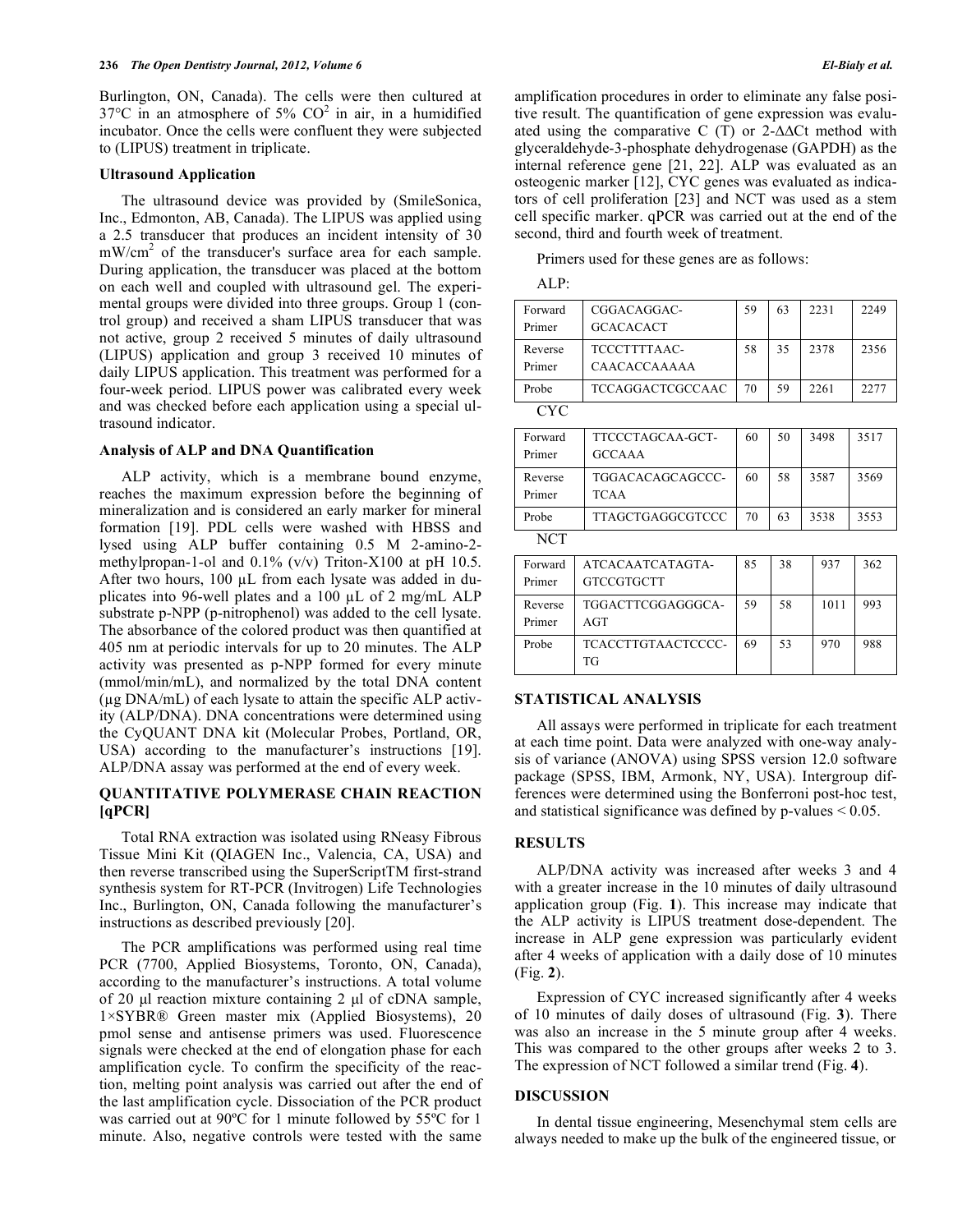

Fig. (1). ALP/DNA activity in all groups.

**Fig. (2).** qPCR of the ALP gene normalized to GAPDH.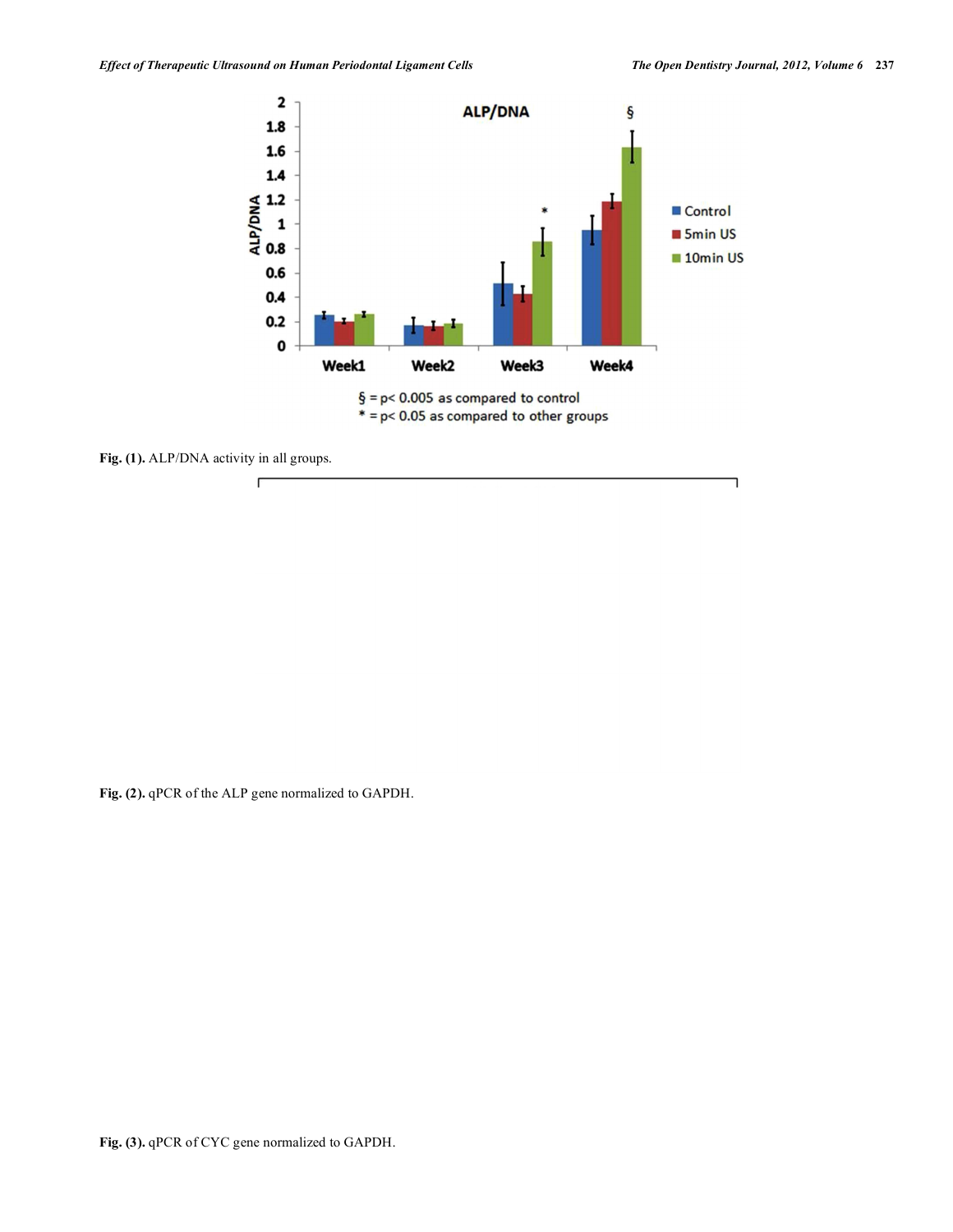

 $\frac{1}{2}$  = p< 0.005 as compared to control

**Fig. (4).** qPCR of the NCT gene normalized to GAPDH.

tooth parts. To engineer a tooth or tooth part, a scaffold, cells and conditioning growth factors are needed. In addition, cementoblasts or cementobalst like cells are needed to form a cementum layer on top of the engineered dentin bulk of the root.

ALP was measured in reference to total DNA concentrations of the cells. This provides information about cell activity and is an indicator of mineralization. The results of both ALP/DNA and qPCR indicate that LIPUS increases the mineralization potential of PDL cells when cultured in basic medium. The increase in ALP/DNA by 10 minutes of daily LIPUS application was statistically more significant than both the control and the 5 minutes of daily LIPUS application group after weeks 3 and 4. This was confirmed by the statistically significant increase in ALP gene expression after four weeks in group 3 that was treated by 10 minutes of LIPUS daily than other groups. This is in agreement with a previous report that showed LIPUS increases ALP activity in the third and fourth week in human gingival fibroblasts [12]. In comparison to our results, Harle, *et al*., 2001 reported that a single treatment of PDL cells with 3 MHz continuous ultrasound of different power output (125, 250, 500 and 1000  $mW/cm<sup>2</sup>$ ) for five minutes led to up-regulation of different bone morphogenetic proteins like OPN, bone sialoprotein (BSP)[14]. They also reported that the up-regulation of these genes is dose (ultrasound power) dependent. Although they did not report on ALP activity and they used a different ultrasound setting (continuous versus pulsed) than we used and although they used higher ultrasound power than what we used  $(30 \text{mW/cm}^2)$ ; there seems to be a trend that ultrasound upregulates mineralized tissue specific genes in PDL cells.

CYC is an indicator of cell proliferation [24]. Our results showed that this gene is up-regulated by LIPUS after four weeks of daily 10 minutes application, and this change is statistically significant compared to the other groups. This is in agreement with a previous report that showed that LIPUS has an anabolic effect on gingival fibroblast cells and this anabolic effect is consistent over four weeks [12].

NCT is a specific marker of stem cells [24]. Our results showed that LIPUS up-regulates NCT expression in PDL cells with 10 minutes of daily application and this stimulatory effect is statistically significant at weeks 3 and 4. After the first two weeks, there is no significant difference between ALP/DNA activity, ALP, CYC or NCT gene expressions. After week 2, ALP gene expression was higher in the group of 5 minutes of daily LIPUS compared to other groups, but this increase was not statistically significant.

Based on the results of this work, we can hypothesize that although PDL cells are scanty in number regardless of their origin, LIPUS may enhance expansion of these cells as indicated by the up-regulation of the CYC gene while maintaining their stem cell characteristics. Future research can be directed towards possibly using PDL cells and LIPUS in dental/periodontal tissue engineering.

# **CONFLICT OF INTEREST**

The authors confirm that this article content has no conflicts of interest.

# **ACKNOWLEDGEMENT**

The Authors would like to thank Hamid Sadeghi for his technical support.

#### **REFERENCES**

- [1] Nanci A, Bosshardt DD. Structure of periodontal tissues in health and disease. Periodontol 2006; 40: 11-28.
- [2] Shimabukuro Y, Ichikawa T, Takayama S, *et al*. Fibroblast growth factor-2 regulates the synthesis of hyaluronan by human periodontal ligament cells. J Cell Physiol 2005; 203: 557-63.
- [3] Lallier TE, Spencer A, Fowler MM. Transcript profiling of periodontal fibroblasts and osteoblasts. J Periodontol 2005; 76: 1044-55.
- [4] Ivanovski S, Li H, Haase HR, Bartold PM. Expression of bone associated macromolecules by gingival and periodontal ligament fibroblasts. J Periodontal Res 2001; 36: 131-41.